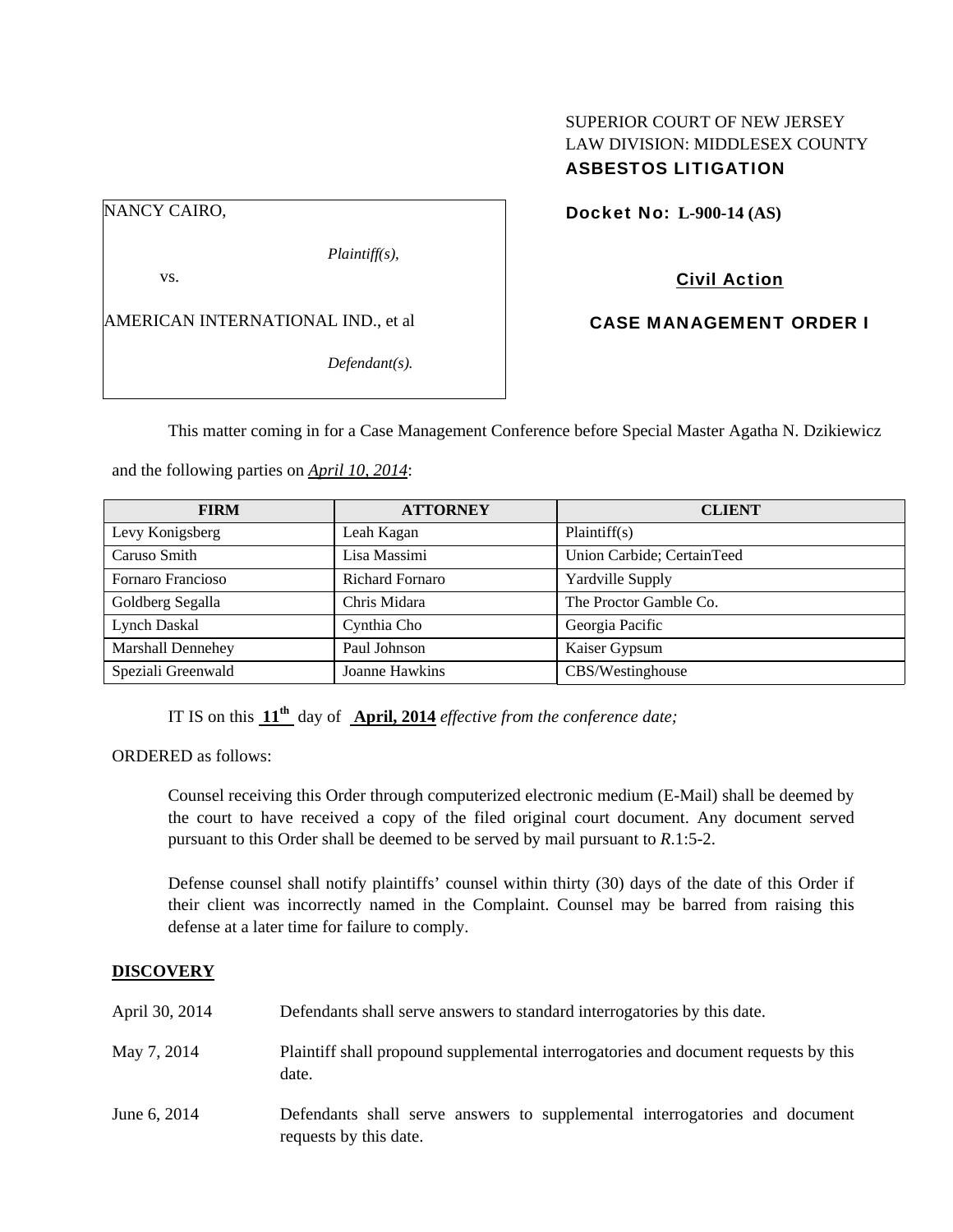| May 7, 2014   | Defendants shall propound supplemental interrogatories and document requests by<br>this date.                                                                                                               |
|---------------|-------------------------------------------------------------------------------------------------------------------------------------------------------------------------------------------------------------|
| June 6, 2014  | Plaintiff shall serve answers to supplemental interrogatories and document requests<br>by this date.                                                                                                        |
| July 18, 2014 | Fact discovery, including depositions, shall be completed by this date. Plaintiff's<br>counsel shall contact the Special Master within one week of this deadline if all fact<br>discovery is not completed. |
| July 18, 2014 | Depositions of corporate representatives shall be completed by this date.                                                                                                                                   |

## **EARLY SETTLEMENT**

July 25, 2014 Settlement demands shall be served on all counsel and the Special Master by this date.

## **SUMMARY JUDGMENT MOTION PRACTICE**

- July 25, 2014 Summary judgment motions shall be filed no later than this date.
- August 22, 2014 Last return date for summary judgment motions.

any, by this date.

## **MEDICAL DEFENSE**

| April 30, 2014     | Any defendant wishing to present a medical defense shall advise all counsel of its<br>intention by entering a Notice of Appearance of Defense Medical Counsel by this<br>date. Any defendant who does not file such an appearance by this date may be<br>foreclosed from asserting a medical defense. |
|--------------------|-------------------------------------------------------------------------------------------------------------------------------------------------------------------------------------------------------------------------------------------------------------------------------------------------------|
| May 16, 2014       | Plaintiff shall serve medical expert reports by this date.                                                                                                                                                                                                                                            |
| May 16, 2014       | Plaintiff is to arrange for the transfer of pathology specimens and x-rays, if any, by<br>this date.                                                                                                                                                                                                  |
| September 30, 2014 | Defendants shall identify its medical experts and serve medical expert reports, if                                                                                                                                                                                                                    |

### **LIABILITY EXPERT REPORTS**

- August 29, 2014 Plaintiff shall identify its liability experts and serve liability expert reports or a certified expert statement by this date or waive any opportunity to rely on liability expert testimony.
- September 30, 2014 Defendants shall identify its liability experts and serve liability expert reports, if any, by this date or waive any opportunity to rely on liability expert testimony.

\_\_\_\_\_\_\_\_\_\_\_\_\_\_\_\_\_\_\_\_\_\_\_\_\_\_\_\_\_\_\_\_\_\_\_\_\_\_\_\_\_\_\_\_\_\_\_\_\_\_\_\_\_\_\_\_\_\_\_\_\_\_\_\_\_\_\_\_\_\_\_\_\_\_\_\_\_\_\_\_\_\_\_\_\_\_\_\_\_\_\_\_\_\_\_\_\_\_\_\_\_\_\_\_\_\_\_\_\_\_